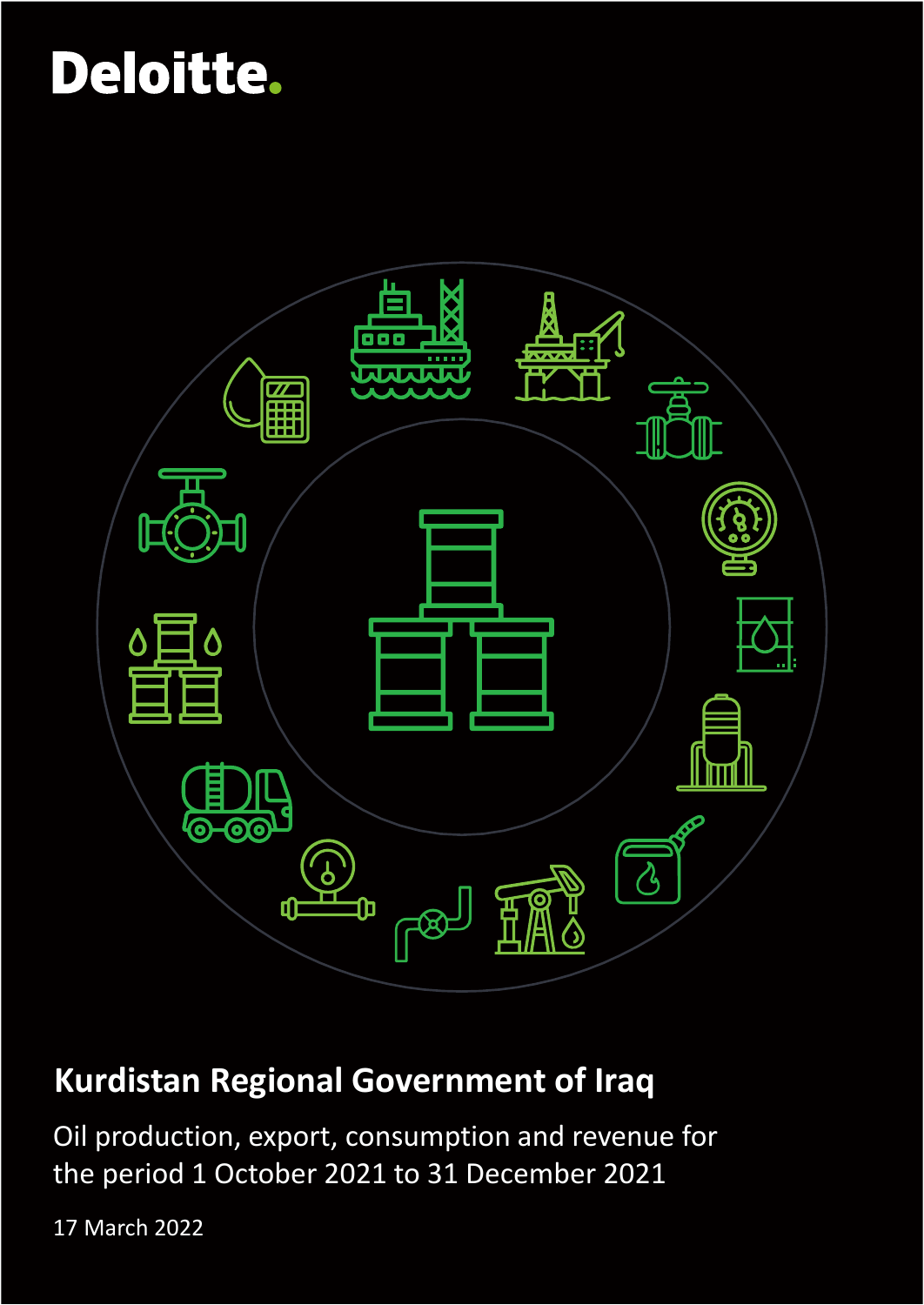#### 17 March 2022

Regional Council for Oil and Gas Affairs

Kurdistan Regional Government

Kurdistan Region, Iraq

### **Review of the Kurdistan Regional Government of Iraq's oil production, export, consumption and revenue for the period 1 October 2021 to 31 December 2021**

- We were appointed by the Regional Council for Oil and Gas Affairs ("RCOG") of the Kurdistan Regional Government ("KRG") to review oil production, export, consumption and revenue for 2021, as well as prior years 2014 to 2020. 1.1
- We have completed our review of the schedule of oil export, consumption and revenue for the period 1 October 2021 to 31 December 2021 ("Q4 2021"), attached as Schedule 1 to this report. We have previously reviewed and reported on the schedule of oil export, consumption and revenue for the period 1 January 2017 to 30 September 2021. 1.2
- Our procedures involved reviewing export and sales records; undertaking site visits; making inquiries of oil producers; reviewing production metering records; and undertaking other procedures as required. 1.3
- We report our findings below: 1.4
	- 1.4.1 Oil export and consumption We did not identify any misstatements in the 1 October 2021 to 31 December 2021 oil export and consumption data.
	- Oil sales We did not identify any misstatements in the 1 October 2021 to 1.4.2 31 December 2021 oil sales data and the net amount received in the period by the KRG.
- This report is limited to the data contained in Schedule 1 and does not extend to any further information that may have been produced or published by the KRG. 1.5
- We used sampling and other techniques to the extent we considered necessary to verify the data in Schedule 1. Our review was dependent on documentation provided by all stakeholders (oil producers, refineries, oil traders, the pipeline operator, and the KRG's Ministry of Natural Resources), and the accuracy and completeness thereof. 1.6
- This report has been prepared for RCOG. Deloitte accepts no responsibility or liability to any third parties for any opinions expressed or any inaccuracy, omission or error regarding any information contained within this report. No party, other than the RCOG, is entitled to rely on this report for any purpose whatsoever. 1.7
- This report and Schedule 1 have also been published in the Arabic and Kurdish languages. In the event of any discrepancies between these documents, the English version is definitive. 1.8

Yours faithfully,

N. Clay.

Neil Hargreaves Deloitte Professional Services (DIFC) Limited

20 tanlos.

Robert O'Hanlon Deloitte & Touche (M.E.)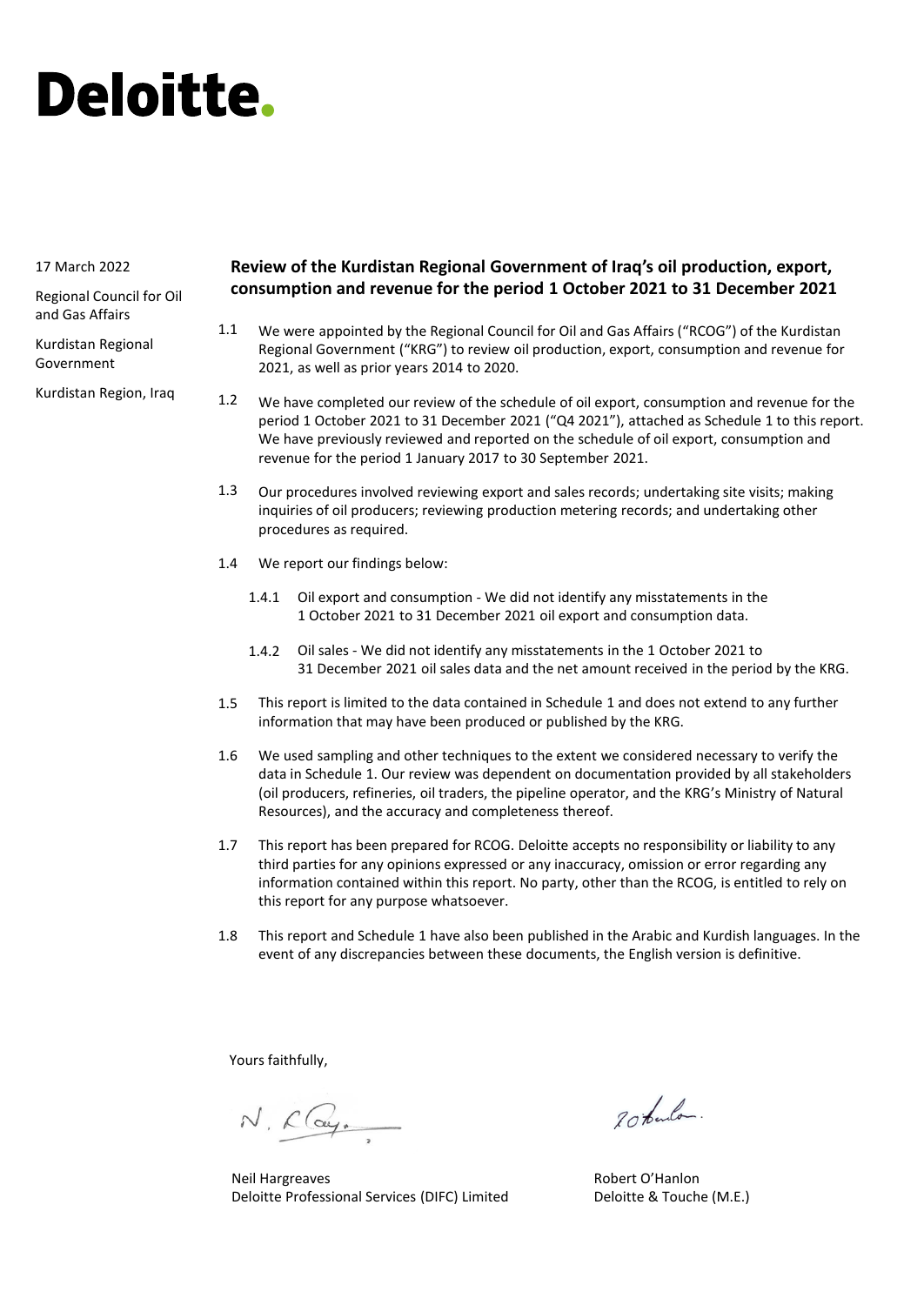# SCHEDULE 1

## Oil production, export, consumption and revenue

### **1 October 2021 to 31 December 2021**

| $\left(\exists \vec{\lambda}\right)$<br><b>Oil Exports and Consumption</b> | <b>Period Total</b> |
|----------------------------------------------------------------------------|---------------------|
| Piped export of crude oil (Note 2)                                         | 37,557,760 bbls     |
| Crude oil delivered for MNR refining                                       | 2,355,937 bbls      |
| Sales to refineries                                                        | 283,162 bbls        |
| Local sales                                                                | 315,925 bbls        |
| Total exported & consumed (Note 3)                                         | 40,512,784 bbls     |

| <b>Pipeline Export Sales Analysis</b>                                                                         | <b>Period Total</b> |
|---------------------------------------------------------------------------------------------------------------|---------------------|
| Net oil lifted by the buyers (net quantity after inventory movement and removal of<br>water content) (Note 4) | 37,055,975 bbls     |
| Gross value of crude oil sold                                                                                 | 2,535,749,399 USD   |
| Average price per barrel achieved for oil sold (Note 5)                                                       | 68.430 USD/bbl      |

#### **Refinery and Local Sales Analysis**  $(\overline{W})$

| Net oil (crude and condensate) lifted by the buyers (net quantity after removal of<br>water content and evaporation losses during transportation) | 599,087 bbls   |
|---------------------------------------------------------------------------------------------------------------------------------------------------|----------------|
| Gross value of crude and condensate sold                                                                                                          | 33.393.623 USD |
| Average price per barrel achieved for oil sold                                                                                                    | 55.741 USD/bbl |

| <b>Financial Flows</b><br>,600                                                               | <b>Period Total</b>   |
|----------------------------------------------------------------------------------------------|-----------------------|
| Gross value of crude oil and condensate sold (Piped exports and local sales)                 | 2,569,143,022 USD     |
| Net movement in buyer account balances (Note 6)                                              | 67,493,459 USD        |
| Interest and other charges (Note 7)                                                          | $(119, 592, 557)$ USD |
| Payments made to oil producers (Note 8)                                                      | $(1,025,702,045)$ USD |
| Tariff payments to Turkish Energy Company (TEC)                                              | (162,349,297) USD     |
| Payments made to Kurdistan Pipeline Company (KPC) under the pipeline<br>concession agreement | (197,153,659) USD     |
| Payments made to other parties by the KRG (Note 9)                                           | (37,473,413) USD      |
| Net cash balance received by the KRG for sales and related activities                        | 1,094,365,510 USD     |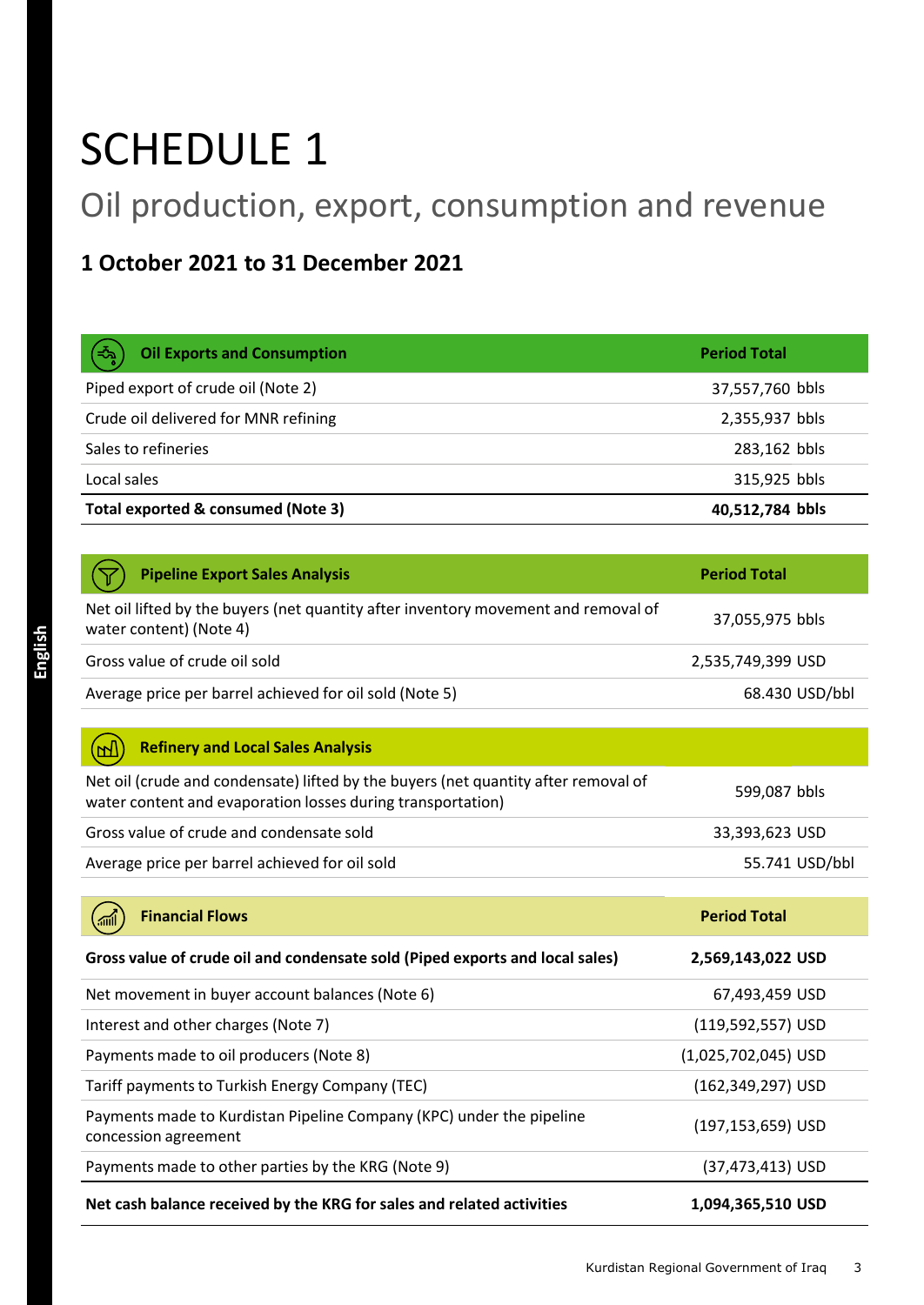# NOTES TO SCHEDULE 1

## Oil production, export, consumption and revenue

### **1 October 2021 to 31 December 2021**

#### **Note 1**

All figures in Schedule 1 for the period 1 October 2021 to 31 December 2021 oil production, export, consumption and revenue data are based on the records provided by stakeholders to the KRG. The KRG pipeline has also been used to export North Oil Company (NOC) crude oil during the period. This oil is not included in Schedule 1.

| Piped export of crude oil                      | 37,557,760 | bbls |  |
|------------------------------------------------|------------|------|--|
| Increase (decrease) in storage at oil terminal | 413.145    | bbls |  |
|                                                |            |      |  |
| Gross crude oil lifted by the buyers           | 37,144,615 | bbls |  |
| Note 2                                         |            |      |  |

#### **Note 3**

Total oil exported and consumed represents the production from KRG-operated fields, after taking account of the following:

- i. The change in the quantity of oil in the pipeline during the period;
- ii. Operational losses and volume differences during pipeline and trucking transportation due to repairs, metering calibration differences, evaporation during trucking condensate, etc.; and
- iii. Timing differences between pipeline inputs from NOC and the allocation of NOC oil at the export terminal.

#### **Note 4**

Gross piped exports are 37,144,615 bbls, whereas the net piped export sales are 37,055,975 bbls. The difference between the gross and net piped exports is due to the removal of contaminants such as water.

#### **Note 5**

The net piped export barrels and average price per barrel achieved for oil sold by month is as follows:

| October 2021    | November 2021   | December 2021   | Q4 2021         |
|-----------------|-----------------|-----------------|-----------------|
| 12,468,599 bbls | 12,103,479 bbls | 12,483,897 bbls | 37,055,975 bbls |
| 72.963 USD/bbl  | 69.073 USD/bbl  | 63.280 USD/bbl  | 68.430 USD/bbl  |

#### **Note 6**

The net movement in buyer account balances during the period was an increase of USD 67,493,459. The resulting total balance owing from the KRG to buyers at the end of the period was USD 3,816,039,045. Part of this balance includes amounts advanced in Euro that are to be repaid in Euro at the prevailing exchange rate at the time of settlement, therefore the final repayment amount may differ from the current period balance stated in this note. Claims from the buyers that are pending MNR approval are not included in this balance. The total balance owing from the KRG to the buyers does not include an additional Euro 310,000,000 reclassified as oil prepayments in a prior period, but not yet released to the KRG.

#### **Note 7**

Interest and other charges of USD 119,592,557 is made up of the following:

i. USD 75,000,000 paid to a buyer to discharge a crude oil purchase and sale contract;

ii. USD 40,519,123 in interest charges;

- iii. USD 2,845,033 for transportation costs from a field to the pipeline; and
- iv. USD 1,228,401 in crude oil testing and inspection costs paid by the KRG.

#### **Note 8**

Payments made to oil producers include USD 234,024,335 for settlement of unpaid amounts from prior years.

#### **Note 9**

Payments made to other parties of USD 37,473,413 is made up of the following:

- i. USD 20,357,546 for fuel purchased for the Ministry of Electricity;
- ii. USD 16,366,996 for refinery processing fees; and
- iii. USD 748,871 for legal & professional services provided to the KRG.

#### **Note 10**

At the end of Q4 2021, USD 294 million and Euro 310 million of KRG oil revenues remain held in bank accounts in Lebanon. Banks in Lebanon continue to restrict the movement of foreign currency outside the country.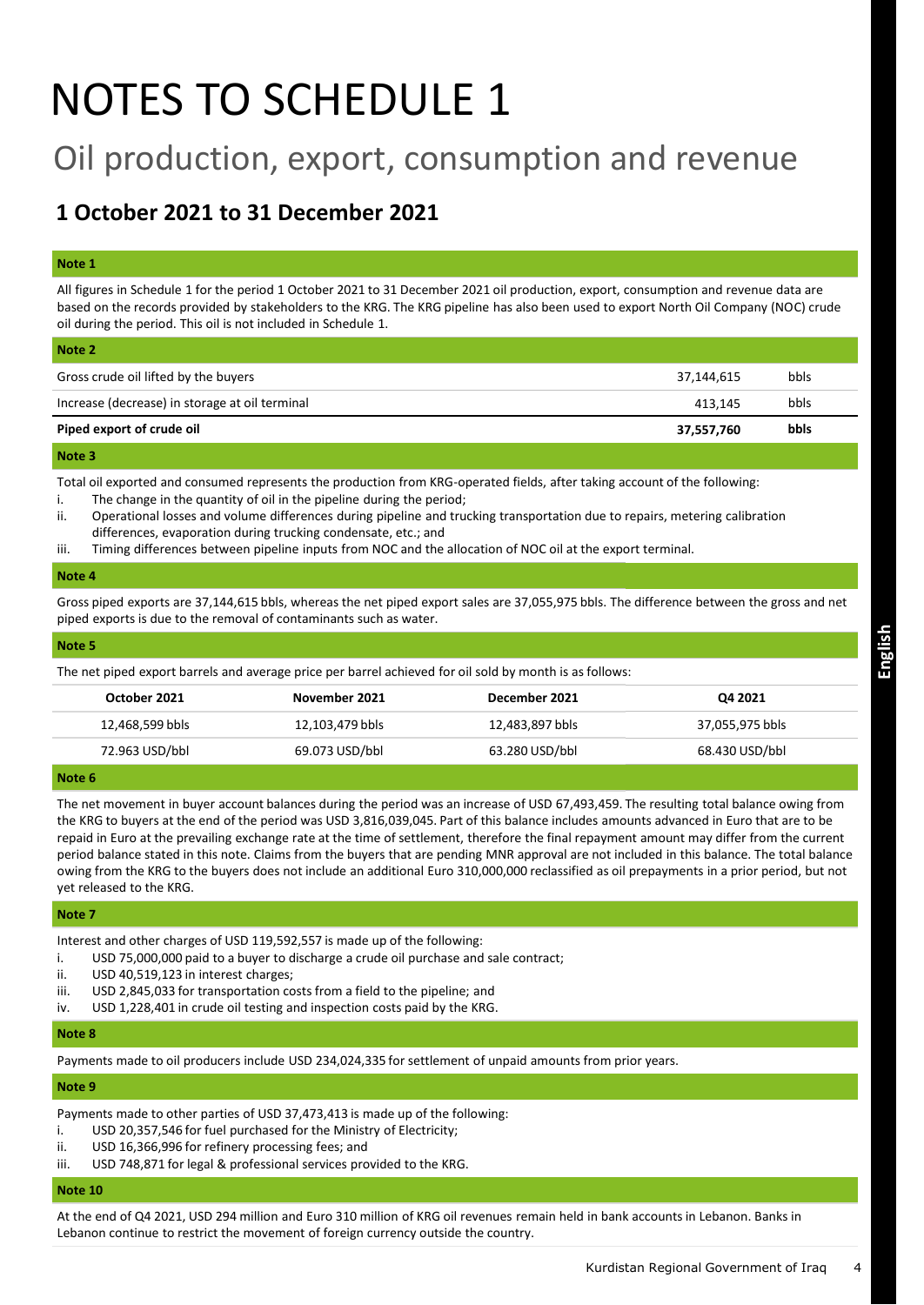### **KURDISH TRANSLATION**

**وەرگێڕانى كوردی** 

۱٧ی ئازاری ۲۰۲۲ ئەنجومەنی هەرێمی بۆ کاروباری نەوت و گاز لە هەرێمی کوردستان حکومەتی هەرێمی کوردستان هەرێمی کوردستان-عێراق **وردبینیی بەرهەمهێنان، هەناردەکردن، بەکاربردن و داهاتی نەوتی حکومەتی هەرێمی کوردستان، لە ماوەی نێوان ۱ى تشرینی یەکەمی ٢٠٢۱ تا ٣۱ى کانونی یەکەمی ٢٠٢۱** ۱.۱ ئێمە لەالیەن ئەنجومەنی هەرێمی بۆ كاروبارى نەوت و گازی هەرێمی کوردستانەوە دەستنیشانکراین بۆ ئەنجامدانی وردبینی لە خشتەی بەرهەمهێنان، هەناردەکردن، بەکاربردن و داهاتی نەوت بۆ ساڵی ۲۰۲۱ و هەروەها بۆ ساڵەكانی پێشووتری ۲۰۱٤ تا .۲۰۲۰ ۲.۱ ئێمە وردبینیمان تەواوكرد بۆ خشتەی هەناردەکردن، بەکاربردن و داهاتی نەوت لە ماوەی نێوان ۱ى تشرینی یەکەمی ۲۰۲۱ تا ٣۱ی کانونی یەکەمی ۲۰۲۱ )چارەكی چوارەمی ۲۰۲۱(، بەپێى خشتەی )۱( كە هاوپێچی ئەم راپۆرتە کراوە. پێشتر وردبینیمان تەواوكرد بۆ خشتەی هەناردەكردن، بەكاربردن و داهاتی نەوت لە ماوەی نێوان ۱ ۱ی کانونی دووەمی ۲۰۱٧ تا ٣۰ی ئەیلولی ،۲۰۲۱ و ڕاپۆرتیشمان دەربارەی پێشکەش کرد. ٣.۱ ڕێکارەکانی ئێمە بۆ ئەم ڕاپۆرتە پێکهاتبوون لە وردبینیکردنی هەناردەکردن و تۆماری فرۆشتنەکان، ئەنجامدانی سەردانی مەیدانی پێویست، وردبینیکردنی تۆمارەکانی پێوانەی بەرهەمهێنان، داواكردنى زانیارى لە کۆمپانیاکانی نەوت، هەروەها گرتنەبەری ڕێکاری دیكەى پێویست. ٤.۱ ئەمانەی خوارەوە ئەنجامەکانی وردبینییەکەی ئێمەن: ۱.٤.۱ بۆ هەناردەکردن و بەکاربردنی نەوت -هیچ بەیانێکی نادروستمان بەدینەکرد لە زانیارییەکانی هەناردەکردن و بەکاربردنی نەوت لە ماوەی نێوان ۱ى تشرینی یەکەمی ۲۰۲۱ تا ٣۱ی کانونی یەکەمی .۲۰۲۱ ۲.٤.۱ بۆ فرۆشتنی نەوت -هیچ بەیانێکی نادروستمان بەدینەکرد لە زانیارییەکانی فرۆشتنی نەوت و کۆی بڕی پارەی وەرگیراوی مانگانە لە ماوەی نێوان ۱ى تشرینی یەکەمی ۲۰۲۱ تا ٣۱ی کانونی یەکەمی .۲۰۲۱ 5.۱ ئەم ڕاپۆرتە سنووردارە بۆ زانیارییەکانی ناو خشتەی )۱( و هیچ زانیارییەکی دیکە ناگرێتەوە کە لەالیەن حکومەتی ھەرێمی کوردستانـەوە ئامادەکراون یان بلاوکراونـەتـەوە. بـەرھەممهێنان لـه کێلگە جیاوازەکان، بـابـەتن بۆ ڕێکاری تری وردبینی و پشتڕاستکردنەوە، ئەو پرۆسەیەش ئێستا بەردەوامە. 6.۱ تەکنیکی وەرگرتنی نموونە )سامپڵ( و تەکنیکی دیکەمان بەکارهێناوە، تا ئەو جێگەیەی بە پێویستمان زانی بێت بۆ پشتر استکردنـەوەی زانـیارییـهکانـی خشتەی (۱)<sub>.</sub> وردبینـی ئێمه و دروستـی و تـەواوی زاننیارییبەکان پشت دەپەستێت بە بەڵگەنامەی پێشکەشکراو لەالیەن هەموو الیەنە پەیوەندیدارەکانەوە )بەرهەمهێنەرانی نەوت، پااڵوگەکان، بازرگانانی فرۆشى نەوت، بەکارخەری بۆری نەوت و وەزارەتی سامانە سروشتییەکانی حکومەتی هەرێمی کوردستان) لەسەر بنەمای دروستى و تەواويى زانيارييەكان.

- ٧.۱ ئەم ڕاپۆرتە ئامادەکراوە بۆ ئەنجومەنی هەرێمی بۆ كاروبارى نەوت و گازی هەرێمی کوردستان و )دیلۆیت( بەرپرسیار نییه له بۆچوون یان خستنەرووی هەر نادروستیی، کەموکوری یان هالمەیک له زانیارییەکانی ئەم<br>راپزرتەدا له بەرامبەر هەر لایەننکی سنیەم، و (دیلزیت) بەرپرسیاره له بەرامبەر ئەنجومەنی هەربمی بۆ كاروبارى نەوت و گازی هەرێمی کوردستان، و هیچ الیەنێک، جگە لە ئەنجومەنی هەرێمی بۆ كاروبارى نەوت و گازی هەرێمی کوردستان، مافی پشتبەستنی بەم ڕاپۆرتە نییە، بۆ هەر مەبەستێک بێت.
- 8.۱ ئەم ڕاپۆرتە و خشتەی )۱( بە زمانەکانی عەرەبی و ئینگلیزیش باڵوکراونەتەوە، ئەگەر هەر دژیەکییەک هەبوو لەنێوان دۆکۆمێنتەکان بە زمانە جیاوازەکان، دەقە ئینگلیزییەکە یەکالکەرەوەیە.

دڵسۆزتان

Robert O'Hanlon Deloitte & Touche (M.E.)

Neil Hargreaves Deloitte Professional Services (DIFC) Limited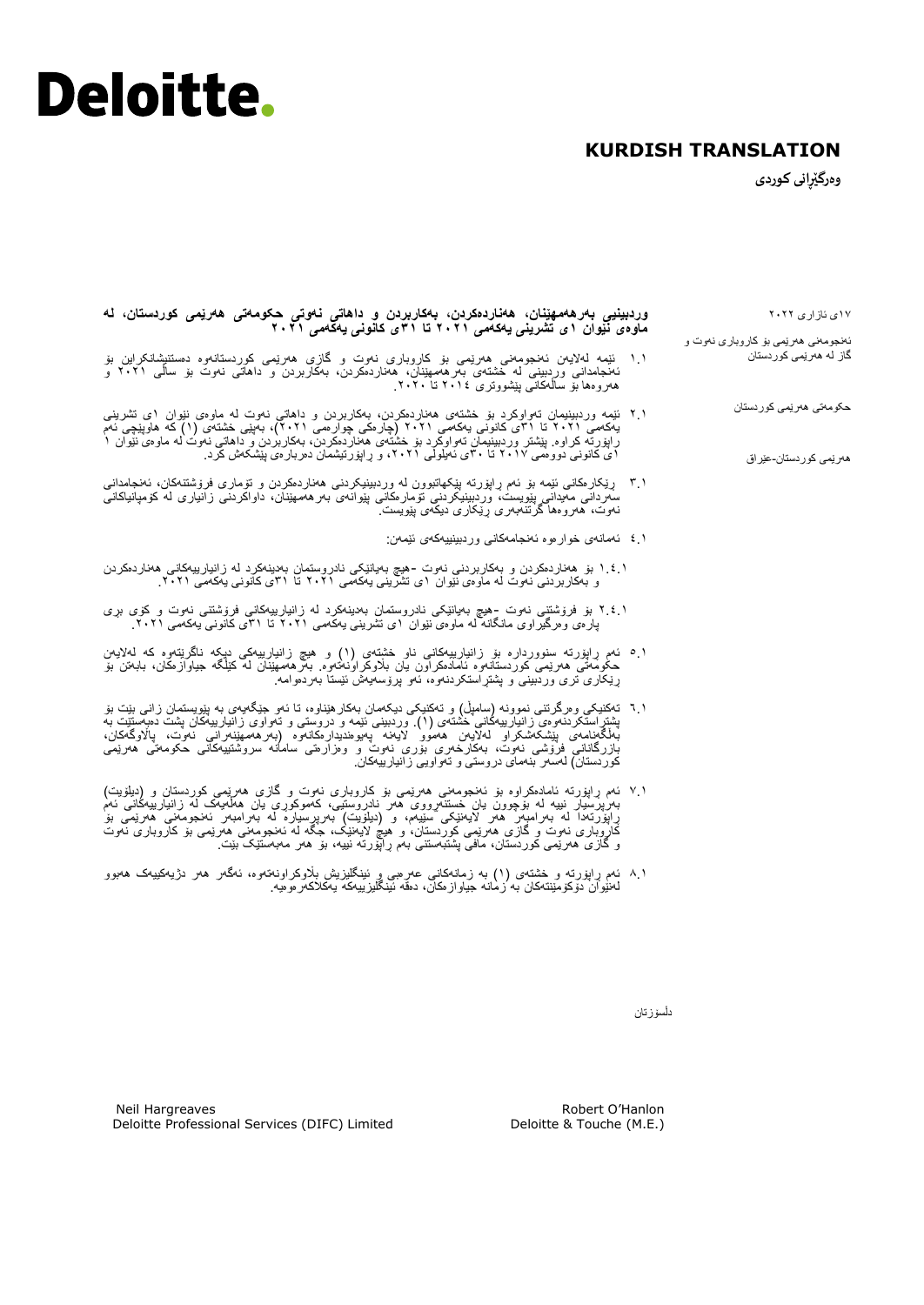## **خشتەی ژمارە ۱** هەناردەکردن، بەکاربردن و داهاتەكانى نەوت

**۱ى تشرینی یەکەمی ٢٠٢۱ تا ٣۱ی کانونی یەکەمی ٢٠٢۱**

|                                  | کۆی گشتی لەو ماوەيەدا                                                                | ( گِمْ ) هافاردەكردن و بەكاربردن <i>ى</i> نەوت                                                                                                                             |
|----------------------------------|--------------------------------------------------------------------------------------|----------------------------------------------------------------------------------------------------------------------------------------------------------------------------|
| بەرمىل                           | $rv, \circ \circ v, \forall \tau.$                                                   | نهوتی خاوی ههناردهکراو به بۆری، بړوانه (تێبينی ۲)                                                                                                                          |
| بەرمىل                           | 5,500,950                                                                            | نەوتى خاوى ړادهستكراو بۆ پالاونتى وەزارەتى سامانه سروشتييەكان                                                                                                              |
| بەرمىل                           | $\gamma \wedge \gamma$ , $\gamma \wedge \gamma$                                      | فرۆشتن بۆ پالاوگەكان                                                                                                                                                       |
| بەرمىل                           | $r_1, r_1, r_0$                                                                      | فرۆشتنى ناوخۆ                                                                                                                                                              |
| بەرمىل                           | 5.017,346                                                                            | كۆى ھەناردەكردن و بەكارېردن، بړوانه (تێبينى ٣)                                                                                                                             |
|                                  |                                                                                      |                                                                                                                                                                            |
|                                  | كۆى گشتى لەر مارەيەدا                                                                | شیکاری فرۆشتنی نەوتی خاوی ھەناردەكراو بە بۆرى $(\bigtriangledown)$                                                                                                         |
| بەرمىل                           | $\mathsf{rv}, \mathsf{co}, \mathsf{avo}$                                             | سافی نەوتی خاوی گواستراوه بۆ كړياران (واته سافی بړىكه پاش گواستنەومكانی تۆماركراو<br>لەسەر نەوتى خەزنكراو لە كۆگاكاندا و لابردنى پێكهاتەي ئاو)، بړوانه (تێبينى ٤)          |
| دۆلارى ئەمرىكى                   | $\mathbf{y}, \mathbf{0}, \mathbf{0}, \mathbf{0}, \mathbf{0}, \mathbf{1}, \mathbf{0}$ | كۆي بەھاي نەوتى خاوي فرۆشراو                                                                                                                                               |
| بەرمىل/ \$                       | 11.57.                                                                               | تێکړای نرخی بهدهستهاتوو بۆ يەك بەرمىل نەوتى فرۆشراو، بړوانه (تێيينى ٥)                                                                                                     |
|                                  |                                                                                      |                                                                                                                                                                            |
|                                  | کۆی گشتی لەو ماوەيەدا                                                                | شیکاری پالاوگه و فروشتنهکانی ناوخو $\big(\mathrm{hr}\big)$                                                                                                                 |
| بەرمىل                           | $\circ$ 99, $\cdot$ $\wedge$ Y                                                       | سافی نەوت (نەوتى خاو و كۆندێنسەيت)ى گواستراوە لەلايەن كړيارانەوە (سافى بړەكە پاش لابردنى<br>پێكهاتەي ئاو و ئەو بړەيەي بە فيړۆ دەچێت بە ھۆي بەھەلمىبوون لەكاتى گواستنەوەدا) |
| دۆ لار <i>ی</i> ئە <i>مر</i> ىكى | $rr, r$ 9 $r, 7$                                                                     | كۆي بەھاي نەوتى خاو و كۆندێنسەيتى فرۆشراو                                                                                                                                  |
| بەرمىل/ \$                       | 00.921                                                                               | تێکړاي نرخي پهك بەرميلي نەوتى فرۆشراو                                                                                                                                      |
|                                  | كۆى گشتى لەو ماوەيەدا                                                                | (أأأأ) رِيْرەوى دارايى (التدفق المالي)                                                                                                                                     |
| دۆلارى ئەمر <mark>يكى</mark>     | 1, 0, 1, 1, 1, 1, 1, 1, 1                                                            | كۆى بەھاي نەوتى خاو و كۆندېنسەيتى فرۆشراو (ھەناردەكراو لەريى بۆرى و فرۆشتنى ناوخۆ)                                                                                         |
| دۆلارى ئەمرىكى                   | $1 \vee, \xi$ 9٣,٤٥٩                                                                 | گۆړ انکاری له ړهسیدی حیساباتی کړیار مکان، بړوانه (تیبینی ٦)                                                                                                                |
| دۆلارى ئەمرىكى                   | (119,097,004)                                                                        | سوود و ړسووماتی دیکه، بړوانه (تێبینی ۷)                                                                                                                                    |
| دۆلارى ئەمرىكى                   | (1, 1, 1, 0, 1, 1, 1, 1, 0, 0)                                                       | پارمدان بۆ شایستەی دارایی بەرھەمھێنەرانی نەوت، بړوانە (نێبینی ۸)                                                                                                           |
| دۆلارى ئەمرىكى                   | $(111,721,711)$                                                                      | پارهدان له بهرامبهر تاریفی کومپانیای وزمی تورکی (TEC)                                                                                                                      |
| دۆلارى ئەمرىكى                   | (191, 105, 109)                                                                      | بړی پارەی دراو بۆ كۆمپانيای بۆريى كوردستان (KPC) بەگوێرەی ړێککەوتنى ئیمتیازی هێڵی بۆربیەکان                                                                                |
| دۆلارى ئەمرىكى                   | $(\Upsilon \vee, \xi \vee \Upsilon, \xi \wedge \Upsilon)$                            | پارهدان بۆ لايەنى سێيەم كە لەلايەن يان لە برى حكومەتى ھەرێمى كوردستان دراوە، بړوانە (تێيبنى ٩)                                                                             |
| دۆلار ئ ئەمريكى                  | 1, .42, .770, .01.                                                                   | سافی بالانسی کاشی و درگیراو لهلایهن حکومهتی ههریمی کوردستان له ماوهی فروشتنی نهوت و<br>چالاكييه پەيو ەنديدار ەكاندا                                                        |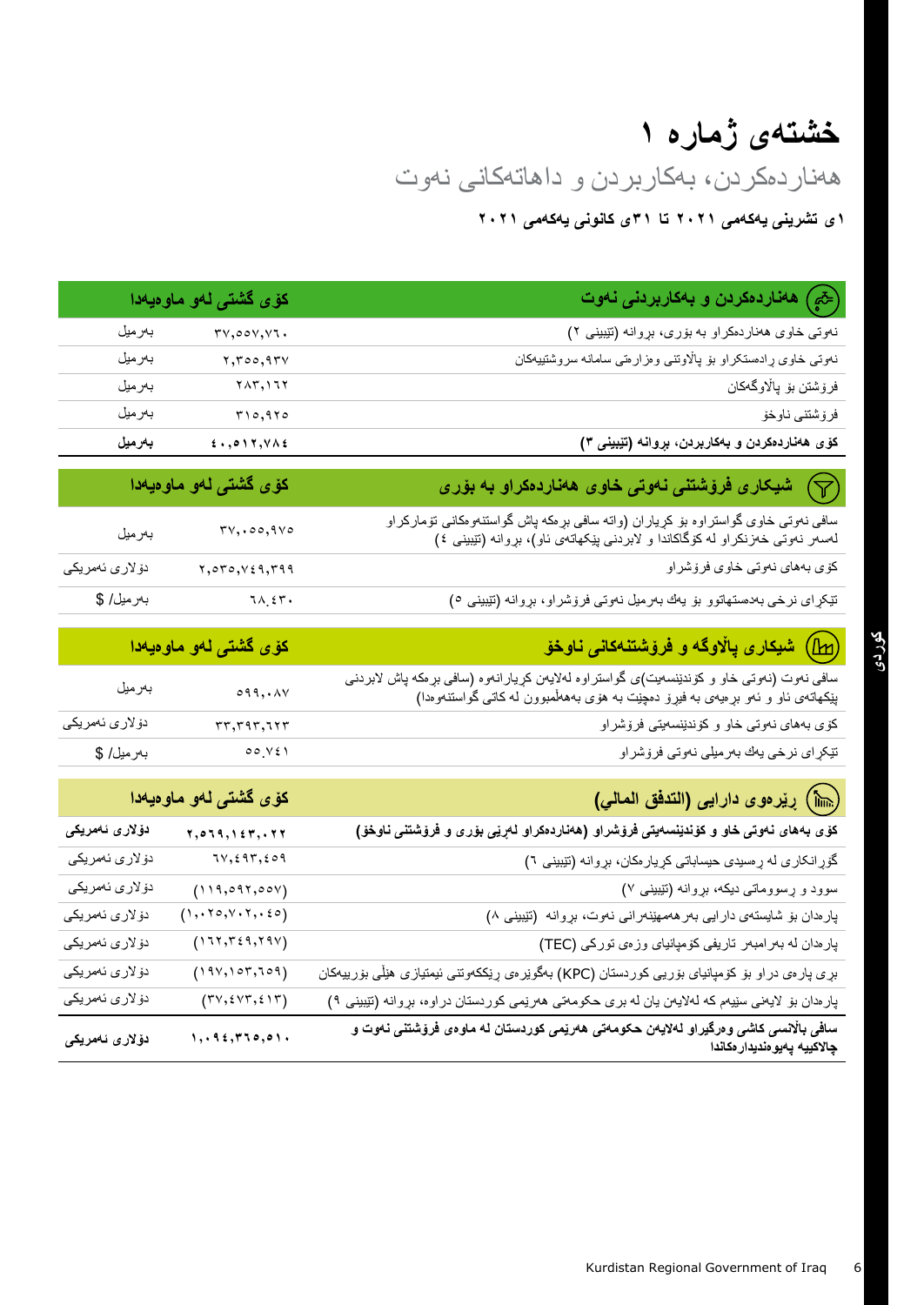**تێبینییەكانی خشتەی ژمارە ۱**

### هەناردەکردن، بەکاربردن و داهاتەكانى نەوت

**۱ى تشرینی یەکەمی ٢٠٢۱ تا ٣۱ی کانونی یەکەمی ٢٠٢۱**

#### **تێبینی :1**

ههموو ژمارمکانی خشتهی (۱) له ماومی نێوان ۱ی تشرینی یهکهمی ۲۰۲۱ تا ۳۱ی کانونی یهکهی ۲۰۲۱ بۆ زانیارییهکانی بهرههمهێنان، هەناردەکردن، بەکاربردن و داهاتەکانی نەوت، لەسەر بنەمای ئەو تۆمارانەن كە لەلايەن خاوىن بەرژەومندییەكشاپ مەركىتى كەردستان كراون. ھەروەھا بۆرىي حكومەتی ھەرپمی كوردستان بەكاردێت بۆ هەناردەكردنی نەوتی خاوی كۆمپانیای نەوتی باكوور )NOC )لەو ماوەیەدا. خشتەی )۱( ئەم نەوتەی لەخۆنەگرتووە.

| تيبيني ٢:                                            |                              |         |
|------------------------------------------------------|------------------------------|---------|
| كۆي نەوتىي خاوي گواستراوه لەلايەن كړيارانەوه         | TV, 122, 710                 | بەر مېل |
| زیادبوون (کەمبوونەوە) لە کۆگاکان لە نێرمیناڵى نەوندا | 215.120                      | بەر مېل |
| نەوتى خاوى ھەناردەكراو بە بۆرى                       | $TV, \circ \circ V, V$ , $V$ | بەر مىل |
|                                                      |                              |         |

#### **تێبینی :٣**

سەرجەم نەوتی هەناردەكراو و بەكاربراوی نەوتی بەر ھەمھێنراو دەردەخەن لەكرىك كەركەن كەردىستانەو، بەرێودەبرێن، لەدوای رەچاوکردنی ئەمانەی خوارەوە: 1) گۆڕانکاری لە بڕی نەوتی هاوردەکراو لەڕێی بۆرییەکان لەو ماوەیەدا؛

- ٢) بەفیرۆچوو لەكاتى پرۆسەکان و جیاوازی لە قەبارەکان لەكاتى گواستنەوە لەرپىي و تانکەردا ړوودەدەن بە هۆی چاککردنەو،كان، جیاوازی لە خوێندنەوەی ئامێرەکانی پێوانەکردن، بەهەڵمبوون لە کاتی گواستنەوەی کۆندەینسەیت بە تانکەر، ...تاد؛ و
	- 3) جیاوازی كات لە نێوان داخلكراوەكانی بۆرییەكان لەالیەن كۆمپانیای نەوتی باكوور و تەرخانکراوی نەوتی كۆمپانیای نەوتی باكوور لە وێستگەی هەناردەكردن.

#### **تێبینی :٤**

کۆی گشتی هەناردەكراو لەرێی بۆرییەو، بریتییە لە ۶۷,۱٤٤,۱۱٥ بەرمیل، لەكاتێكدا سافی بړی هەناردەکراوی فرۆشراو لەرێی بۆرییەوە بریتییە لە ۳۷,۰۰۰,۹۷۰ بەرمیل. هۆکاری جیاوازی نێوان كۆی گشتی هەناردەكردن و بڕی هەناردەکراوی فرۆشراو دەگەڕێتەوە بۆ البردنی خەوشەكان، وەك ئاو.

#### **تێبینی :٥**

سافی ژمارەی بەرمیلى هەناردەکراو لەڕێی بۆرییەوە لەگەڵ تێكڕای نرخى یەك بەرمیلی نەوتی فرۆشراو مانگانە بەم شێوەیەی خوارەوە:

| ۱۲٫٤٦۸٫٥٩٩ بەرمىل<br>۱۲٫٤۸۳٫۸۹۷ بەرمىل<br>۱۲٫۱۰۳,٤٧٩ بەرمىل<br>٣٧,٠٥٥,٩٧٥ بەرمىل         |  |
|------------------------------------------------------------------------------------------|--|
|                                                                                          |  |
| ۲۸.٤۳۰ دۆلار/بەرمىل<br>۲۹.۰۷۳ دۆلار/بەرمىل<br>۷۲.۹٦۳ دۆلار/بەرمىل<br>۲۳.۲۸۰ دۆلار/بەرمىل |  |

#### **تێبینی :٦**

سافی گزړانكاریی له رِمسیدی حساباتی كړیار مكان له ماومی ناماژەپێدراودا زیادبوونی بەخبور پوم پر 1٧,٤٩٣,٤٥٩ دۆلاری ئەمریكی. له ئەنجامدا كۆی ړ مسیدی قەرزاریی حكومەتی هەرپمی كوردستان لە بەرژەومندیی كریارەكان لە كۆتاپی ماوەكەدا دەكاتە ٣,٨١٦,٠٣٩,٠٤٧ دۆلارى ئەمریكی. بەشنِك لەم رەسیدە بریتییە لە ئەو برە پارانەی پیشەكی به یۆرۆ دراون كه دەبێت به یۆرۆ بدرێنەو بە نرخی ئالوگۇردن باکتاوكردندا، بەمەش بړی دانەوەی پارەی كۆتایی لەوانەیە جیاواز بێت لەگەل رەسیدی ماوەی ئیستای ئاماژمپێدراو لەم تێبینییه. داواكاری كړیار مكان كە چاوەروانی وماموندی مامانە سروشتییەكان دمكەن لەم رەسیددا شوێنی ناكرێتەو. تەواوی قەرزداریی حکومەتی هەرټمی کوردستان لە بەرامبەر کړیار،کان ئەو پارە زێنەکیپه کە پروتەو، تەرەپ تېرىق بورى پشەکی جارټکی دیکە پۆلټن کراومتەو، کە تا ئێستا نەدراوە بە حکومەتی هەرێمی کوردستان.

#### **تێبینی :٧**

سوود و ڕسووماتەكانی دیکە كە بەهاكەی ۱۱٩,5٩۲,55٧ دۆالری ئەمریكییە لەمانەی خوارەوە پێكدێت:

- ۱) ٧5,۰۰۰,۰۰۰ دۆالری ئەمریکی وەک ڕسووماتی تەسویە کە دەدرێتە کڕیار بۆ تەسویەکردنی گرێبەستی کڕین و فرۆشتنی نەوتی خاو و ئەستۆپاکی،
	- ۲) ٤۰,5۱٩,۱۲٣ دۆالری ئەمریکی وەك ڕسووماتى سوود،
	- ٣) ۲,8٤5,۰٣٣ دۆالری ئەمریکی وەک تێچووەکانی گواستنەوە لە کێڵگە بۆ بۆرییەکانی نەوت؛ و
	- ٤) ۱,۲۲8,٤۰۱ دۆالری ئەمریكی وەک تێچووەکانی تێست و کەشفی نەوتی خاو کە لەالیەن حکومەتی هەرێمی کوردستان پارەکەی دەدرێت.

#### **تێبینی :٨**

ئەو پارانەی دراونەتە بەر ھەمهێنەرانی نەوت °۲۴،۰۲٤,۰۲ دۆلاری ئەمریکی لەخزدەگریّت وەک تەسویەکردنی برە پارەی نەدراو لە سالانی پێشوودا پێشکەش کراوە.

#### **تێبینی :٩**

خەرجییە گشتییەکان بۆ لایەنی سێیەم كە بەھاكەی ٣٧,٤٧٣,٤١٣ دۆلاری ئەمریكییە لەمانەی خوار وو بێكدێت:

- ۱) ۲۰,٣5٧,5٤6 دۆالری ئەمریكی بەرامبەر بەو سووتەمەنییەی بۆ وەزارەتی كارەبا كڕاوە،
- ۲) ۱6,٣66,٩٩6 دۆالری ئەمریكی بەرامبەر بە دانی ڕسووماتی پرۆسەی پااڵوتن؛ و
- ٣) ٧٤8,8٧۱ دۆالری ئەمریكی بەرامبەر بە خزمەتگوزاریی یاسایی و کرێی پارێزەرایەتی بۆ خزمەتگوزاریی پێشکەشکراو بە حكومەتی هەرێمی كوردستان.

#### **تێبینی :1٠**

له کۆتایی چارەکی چوارەمی سالی ،۲۰۲۱ رەسىدی حکومەتی هەریسی کوردستان به بری ١٩٤ ملیون دۆلاری ئەمریکی، و٣١٠ ملیون پورو له حیسابیکی بانکی له لبنان گلدراوەتەوە. تاکو ئێستا بانكەكان لە لبنان بەردەوامن لە سەپاندنی كۆتوبەند لەسەر جموجۆڵی دراوی بیانی بۆ دەرەوەی واڵت.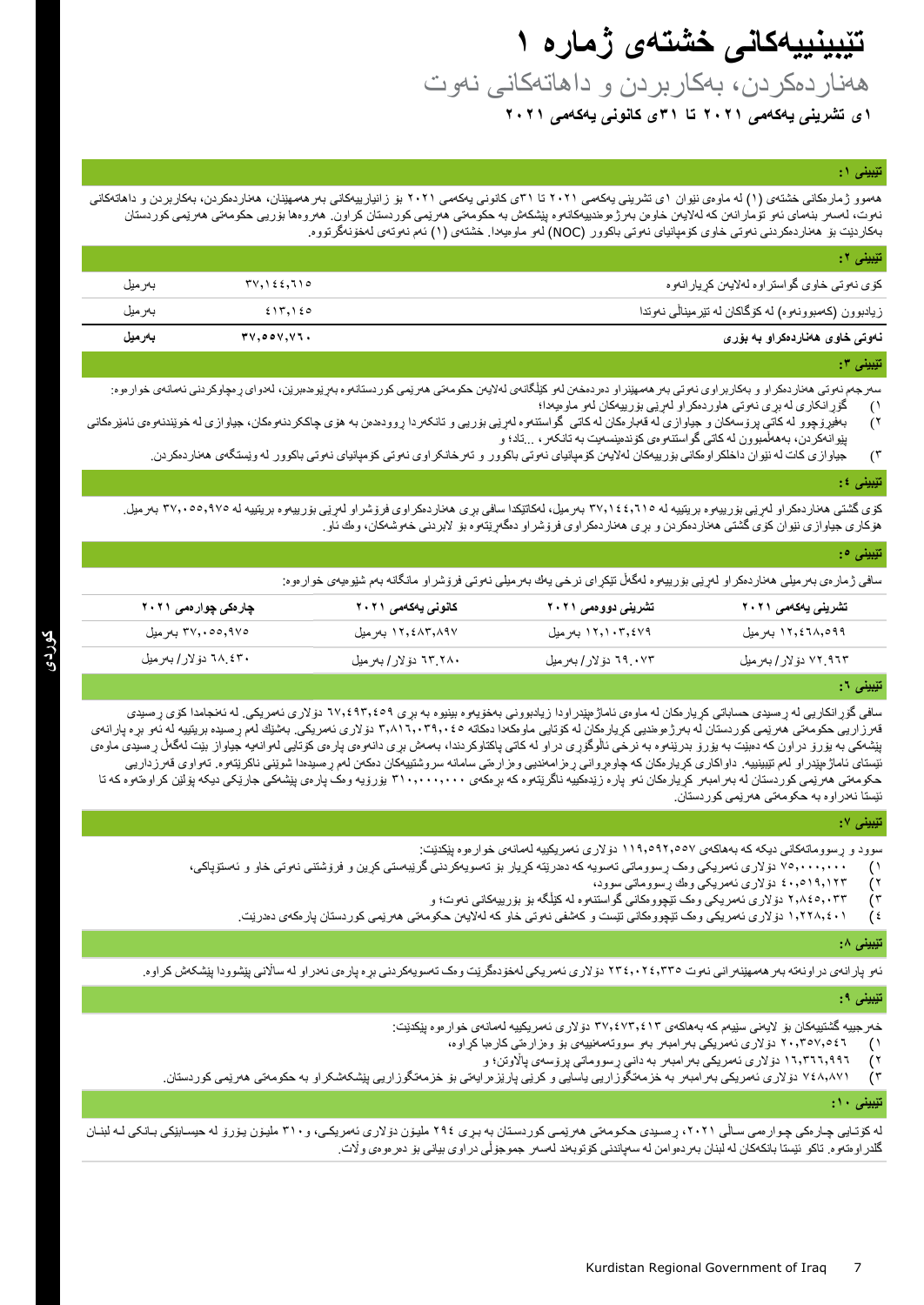### **ARABIC TRANSLATION**

**الترجمة العربیة**

**مراجعة إلنتاج وصادرات واستهالك وإیرادات النفط لحكومة إقلیم كردستان في العراق خالل الفترة من 1 أكتوبر ٢٠٢1 إلى ٣1 دیسمبر ٢٠٢1**

- تم تعییننا من قبل المجلس اإلقلیمي لشؤون النفط والغاز في حكومة إقلیم كردستان لمراجعة إنتاج النفط وتصدیره واستهالكە وإیراداتە لعام ۱.۱ ،2٠21 إضافة إلى السنوات السابقة 2٠1٤ إلى .2٠2٠
- لقد استكملنا مراجعتنا لجدول تصدیر النفط واستهالكە وإیراداتە خالل الفترة 1 أكتوبر 2٠21 إلى 31 دیسمبر 2٠21 )"الربع الرابع من ۱.۲ 2٠21"( المرفق تحت الجدول رقم 1 من هذا التقریر. قمنا في السابق بمراجعة ورفع تقریر عن جدول تصدیر النفط واستهالكە وإیراداتە خالل الفترة من 1 ینایر2٠1٧ إلى 3٠ سبتمبر .2٠21
- شملت إجراءاتنا مراجعة سجالت التصدیر والمبیعات؛ وإجراء زیارات للموقع؛ واالستفسار عن منتجي النفط؛ ومراجعة سجالت قیاس اإلنتاج ۱.٣ واتخاذ إجراءات أخرى حسب الحاجة.
	- وفیما یلي ما توصلنا إلیە من نتائج: ۱.٤
	- تصدیر واستهالك النفط لم نجد أي بیان غیر صحیح في بیانات تصدیر واستهالك النفط خالل الفترة من 1أكتوبر 2٠21 إلى 31 ۱.٤.۱دیسمبر .2٠21
- مبیعات النفط لم نجد أي بیان غیر صحیح في بیانات مبیعات النفط وصافي المبلغ المستلم من قبل حكومة إقلیم كردستان خالل الفترة ۱.٤.۲ من 1 أكتوبر 2٠21 إلى 31 دیسمبر .2٠21
	- یقتصر هذا التقریر على البیانات الواردة في الجدول رقم 1 وال یشمل أي معلومات إضافیة قد تكون صدرت أو نُشرت من قبل حكومة إقلیم ۱.5 كردستان.
- <sup>7, 1</sup> لقد استخدمنا أسلوب العينات وغيره من الأساليب بالقدر الذي وجدناه ضرورياً للتحقق من البيانات الواردة في الجدول رقم ١<sub>٠</sub> وقد اعتمدت المراجعة التي قمنا بها على المستندات التي تم تزویدنا بها من قبل كافة أصحاب المصلحة )منتجي النفط، محطات التكریر، تجار النفط، مشغل خط الأنابیب ووزارة الموارد الطبیعیة في حكومة إقلیم كردستان) وعلى دقة واكتمال ما سبق.
- <sup>۱٫۷</sup> تم إعداد هذا التقرير كي يتم استخدامه من قبل المجلس الإقليمي لشؤون النفط والغاز . لا تتحمل ديلويت أي مسؤولية أو التزام تجاه أي طرف ثالث عن اآلراء الواردة في هذا التقریر أو عن أي أخطاء أو تجاوزات تخص المعلومات الواردة في هذا التقریر. ال یحق ألي طرف ثالث غیر المجلس الإقلیمی لشؤون الّنفط والغاز الاعتماد علّمی هذا التقریر لأي غرض مهما كان.
	- ۱٫۸ تم إصدار هذا التقرير والجدول رقم ۱ باللغتين العربية والكردية أيضاً، وفي حال وجود أي اختلافات ببين هذه المستندات، ستسود النسخة الصادرة باللغة اإلنجلیزیة.

وتفضلوا بقبول فائق االحترام والتقدیر،

نیل هارجریفز ديلويت للخدمات المهنية (مركز دبي المالي العالمي) المحدودة

روبرت أوهانلون دیلویت آند توش، (الشرق الأوسط)

١٧ مارس ٢٠٢٢ المجلس اإلقلیمي لشؤون النفط والغاز حكومة إقلیم كردستان في العراق إقلیم كردستان، العراق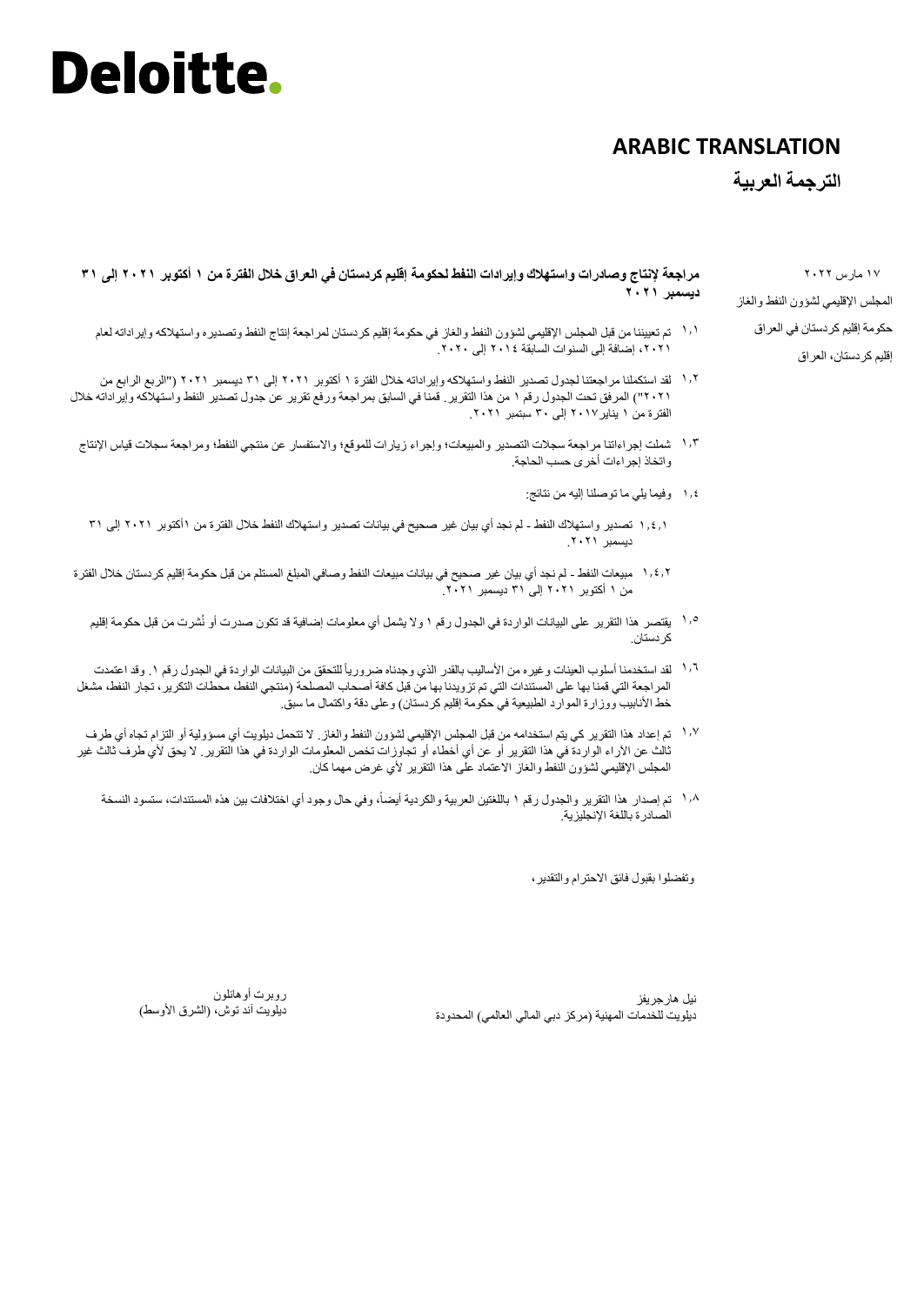## إنتاج وصادرات واستهالك وإیرادات النفط الجدول رقم 1 **1 أكتوبر ٢٠٢1 – ٣1 دیسمبر ٢٠٢1**

| صادرات واستهلاك النفط<br>رچ <del>ي</del>                                                                       | إجمالي الفترة          |                          |
|----------------------------------------------------------------------------------------------------------------|------------------------|--------------------------|
| صادرات النفط الخام عبر الأنابيب (الملاحظة ٢)                                                                   | <b>TV,00V,V7.</b>      | برميل                    |
| النفط الخام الذي تم تسليمه ليتم تكريره من قبل وزارة الموارد الطبيعية                                           | $r, r$ 00,9 $rv$       | بر میل                   |
| المبيعات إلى محطات التكرير                                                                                     | YAY, YY                | بر میل                   |
| المبيعات المحلية                                                                                               | T10,970                | برميل                    |
| إجمالي الصادرات والاستهلاك (الملاحظة ٣)                                                                        | 2.017, V <sub>1</sub>  | برميل                    |
| $\bigtriangledown)$<br>تحليل مبيعات الصادرات عبر الأنابيب                                                      | إجمالي الفترة          |                          |
| صافي النفط المنقول من قبل المشترين (صافي الكمية بعد حركة المخزون وإز الة المحتوى المائي) (الملاحظة ٤)          | TV, .00, 9V0           | برميل                    |
| إجمالي القيمة المحققة من النفط الخام المباع                                                                    | Y, OTO, V29, T99       | دو لار أمريكي            |
| معدل سعر البرميل الواحد المحقق للنفط المباع (الملاحظة ٥)                                                       | 71.25.                 | دولار أمريكي/<br>للبرميل |
| $(\!\omega\!)$<br>تحليل محطة التكرير والمبيعات المحلية                                                         | إجمالي الفترة          |                          |
| صافي النفط (الخام والمكثف) المنقول من المشترين (صافي الكمية بعد إزالة المحتوى الماني وخسارات التبخر عند النقل) | $099, \cdot \text{AV}$ | برميل                    |
| مجموع قيمة النفط الخام والمكثفات المباع                                                                        | <b>TT, T9T, 7TT</b>    | دو لار أمريكي            |
| معدل سعر البرميل المحقق من النفط المباع                                                                        | 00.YE                  | دولار أمريكي/<br>للبرميل |
| $\mathbb{E}$ by $\mathbb{E}$ and $\mathbb{E}$ $\mathbb{E}$ $\mathbb{E}$                                        |                        |                          |
|                                                                                                                |                        |                          |

| التدفقات المالية<br>$\binom{m}{n}$                                                                                   | إجمالي الفترة                |              |
|----------------------------------------------------------------------------------------------------------------------|------------------------------|--------------|
| إجمالي القيمة المحققة من النفط الخام ومكثفات الغاز الطبيعي المباع (الصادرات المنقولة عبر الأنابيب والمبيعات المحلية) | 1,079, 127, . 77             | دولار أمريكي |
| صافي التغيير في أرصدة حسابات المشترين (الملاحظة ٦)                                                                   | 7V, 29٣, 209                 | دولار أمريكي |
| الفائدة والرسوم الأخرى (الملاحظة ٧)                                                                                  | (119,097,00V)                | دولار أمريكي |
| دفعات لمنتجي النفط (الملاحظة ٨)                                                                                      | $(1, .70, V \cdot Y, .20)$   | دولار أمريكي |
| دفعات التعرفة لشركة الطاقة التركية (TEC)                                                                             | (177, 729, 790)              | دولار أمريكي |
| دفعات مقدمة إلى شركة أنابيب كردستان (KPC) بموجب اتفاقية الامتياز الخاصة بأنابيب النفط                                | (19V, 107, 709)              | دولار أمريكي |
| دفعات مقدمة إلى أطراف أخرى بواسطة أو بالنيابة عن حكومة إقليم كردستان (الملاحظة ٩)                                    | $(TV, \Sigma VY, \Sigma YY)$ | دولار أمريكي |
| صافي الرصيد النقدي المستلم عن المبيعات والأنشطة المرتبطة بها من قبل حكومة إقليم كردستان                              | 1, .92, 770, 01.             | دولار أمريكي |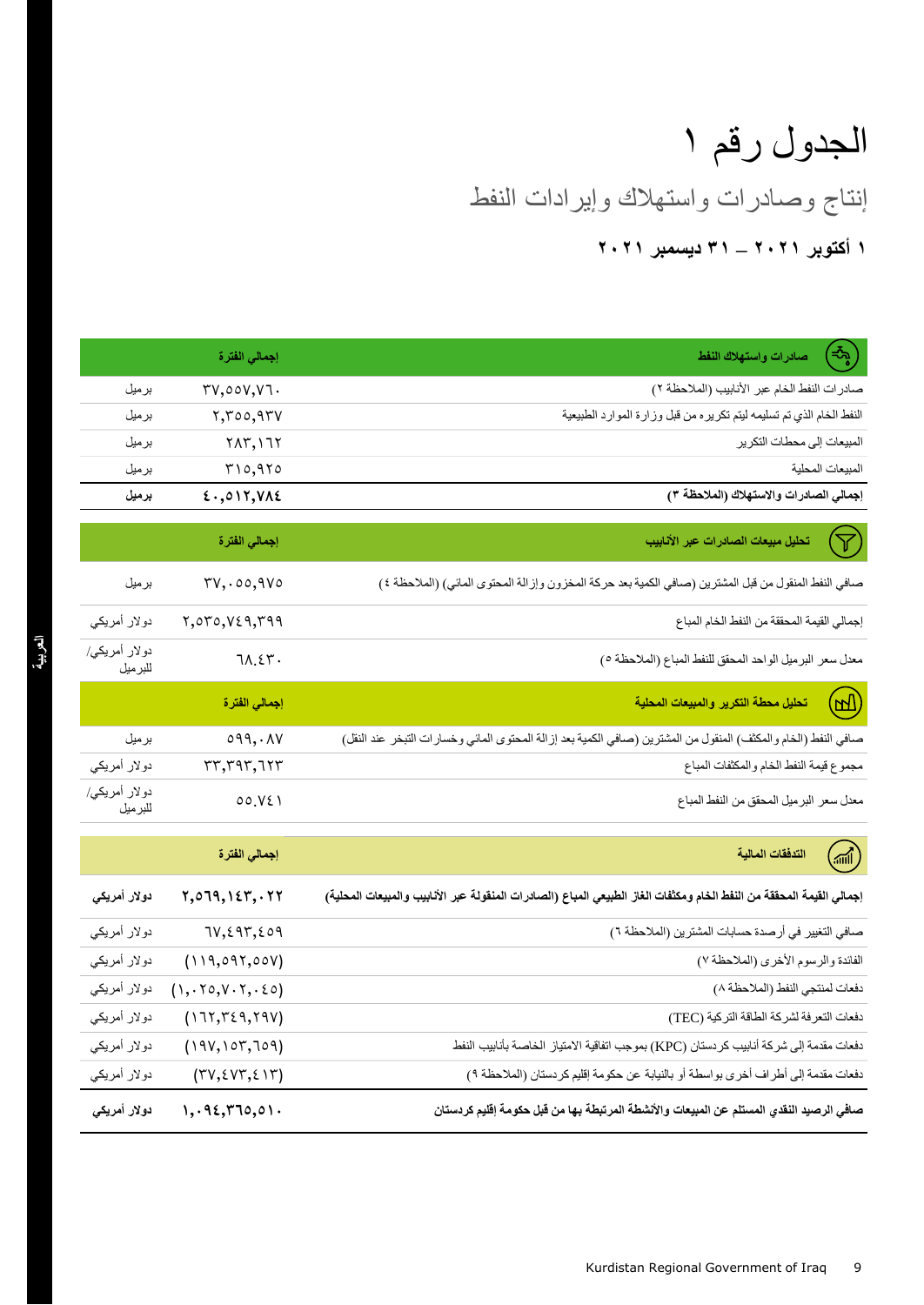## مالحظات الجدول رقم 1

إنتاج وصادرات واستهالك وإیرادات النفط

### **1 أكتوبر ٢٠٢1 – ٣1 دیسمبر ٢٠٢1**

#### **مالحظة 1**

جمیع الأرقام الواردة في الجدول رقم ١ خلال الفترة من ١ أكتوبر 2٠٢١ ايسمبر 2٠٢١ فيما يتعلق بإنتاج وصادرات واستهلاك وإيرادات النفط مبنية على السجلات المقدمة من قبل أصحاب المصلحة إلى حكومة إقليم كردستان. تم أيضا استخدام خط الأنابيب لحكوم إقليم كردستان لتصال لتصل فلاست لمحل الفترة. لم يتم شمل هذا النفط الشمال خلال الفترة. لم يتم شمل هذا النفط في الجدول رقم .1

| ملاحظة ٢                                   |                   |        |
|--------------------------------------------|-------------------|--------|
| إجمالي النفط الخام المنقول من قبل المشترين | <u>۳۷,۱٤٤,٦١٥</u> | بر میل |
| الزيادة (النقصان) في التخزين في محطة النفط | ٤١٣,١٤٥           | بر میل |
| صادرات النفط الخام عبر الأنابيب            | <b>۳۷.00V.V7.</b> | برميل  |
| ملاحظة ٣                                   |                   |        |

#### يمثل إجمالي صادرات واستهلاك النفط ما يتم إنتاجه من الحقول المُشغلة من قبل حكومة إقليم كردستان بعد أخذ ما يأتي بالاعتبار :

1) تغیّر كمیة النفط المصدر عبر األنابیب أثناء الفترة؛

- 2) الخسائر التشغیلیة ومقدار الفروقات الناتجة عن النقل عبر األنابیب وعبر الشاحنات نتیجة لعملیات التصلیح، االختالفات الناتجة عن معایرة أجهزة القیاس، التبخر أثناء نقل المكثفات، إلخ.؛ و
	- 3) اختالفات التوقیت بین الضخ عبر األنابیب من شركة نفط الشمال وكمیة النفط المخصصة لشركة نفط الشمال في محطة التصدیر.

#### **مالحظة ٤**

بلغ اجمالي صادر ات النفط الخام عبر الأنابيب ٢٧,١٤٤,٦١٥ برميلاً، بينما بلغ صافي مبيعات الصادرات عبر الأنابيب ٢٧,٠٥٥,٩٧٥ برميلاً. والفرق ما بين إجمالي وصافي الصادرات عبر األنابیب هو نتیجة إلزالة الملوثات مثل الماء.

#### **مالحظة ٥**

بلغ صافي صادرات النفط عبر األنابیب ومعدل سعر البرمیل الواحد المحقق للنفط المباع في الشهر ما یلي:

| الربع الرابع ٢٠٢١             | ديسمبر ٢٠٢١                 | نوفمبر ٢٠٢١                   | أكتوير ٢٠٢١                   |
|-------------------------------|-----------------------------|-------------------------------|-------------------------------|
| ۳۷٫۰۵٥,۹۷۵ برمیل              | ۱۲٫٤۸۳٫۸۹۷ برمیل            | ۱۲٫۱۰۳,٤۷۹ برمیل              | ۱۲٫٤٦۸,٥٩٩ بر میل             |
| ۲۸. ٤۳۰ دولار أمريكي/ للبرميل | ۲۳.۲۸۰ دولار أمريكي/للبرميل | ۲۹ . ۲۹ دولار أمريكي/ للبرميل | ۹٦۳.۹٦۳ دولار أمريكي/ للبرميل |

#### **مالحظة ٦**

**العربیة**

حقق صافي التغییر في أرصدة حساب المشتري خالل الفترة ارتفاعاً بقیمة 67,493,459 دوالر أمریكي. وبلغ رصید إجمالي الناتج المستحق الدفع من حكومة إقلیم كردستان للمشترين في نهاية الفترة مبلغا وقدره ٢,٨١٦,٠٣٩,٠٤٥ دولار أمريكي. ويتضمن جزء من هذا الرصيد مبالغ مسبقاً باليورو وسيتم سدادها باليورو بحسب سعر الصرف السائد في وقت السداد، وعليه فإن قيمة المبلغ النهائي قد تختلف عن رصيد الفترة الملاحظة. المطالبات المطالبات من المشترين والتي لا تزال قيد موافقة وزارة الموارد الطبيعية غیر مشمولة ضمن هذا الرصید. ال یشمل الرصید اإلجمالي المستحق من حكومة إقلیم كردستان للمشترین مبلغا إضافیا بقیمة 31٠ ملیون یورو أعید تصنیفها كمدفوعات نفطیة مسبقا في فترة سابقة، إال أنە لم یتم اإلفراج عنها بعد إلى حكومة إقلیم كردستان.

#### **مالحظة ٧**

تتألف الفوائد والرسوم األخرى البالغة 119,592,557 دوالر أمریكي مما یلي:

- ك 1) 75,000,000 تتعلق عقد رش دوالر أمري بإلغاء اء وبيع نفط خام؛
	- ٢) دولار أمريكي رسوم فائدة؛<br>...
- ٣) ٢,٨٤٥,٠٣٣ دولار أمريكي لتكاليف المواصلات من الحقل إلى خط الأنابيب؛ و
- ٤) ١ ، ١,٢٢٨,٤ دولار أمريكي لتكاليف فحص ومعاينة النفط الخام مسددة من قبل حكومة إقليم كردستان.

#### **مالحظة ٨**

الدفعات المسددة لمنتجي النفط تتضمن مبلغ 234,024,335 دوالر أمریكي المقدم لتسویة مبالغ غیر مدفوعة في السنوات السابقة.

#### **المالحظة ٩**

دفعات لأطراف أخرى بقيمة ٢٧,٤٧٣,٤١٣ دولار أمريكي تتألف مما يلي:<br>...

- ول الذي تم رش 1) 20,357,546 اؤه لوزارة الكهرباء؛ ك للبب <sup>ر</sup> دوالر أمري
	- ٢) 1,771,997 دولار أمريكي لسداد رسوم مصفاة التكرير؛ و
- ٣) ٧٤٨,٨٧١ دولار أمريكي للخدمات المهنية والقانونية المقدمة إلى حكومة إقليم كردستان.

#### **مالحظة 1٠**

في نهایة الربع الرابع من عام ٢٠٢١، لا يزال مبلغ ٢٩٤ مليون يوركي و31٠ مليون يورو من إيرادات النفط لحكومة إقليم كردستان محفوظأ في حسابات مصرفية في لبنان. ولا زالت المصارف في لبنان تقید حركة العمالت األجنبیة إلى خارج البالد.